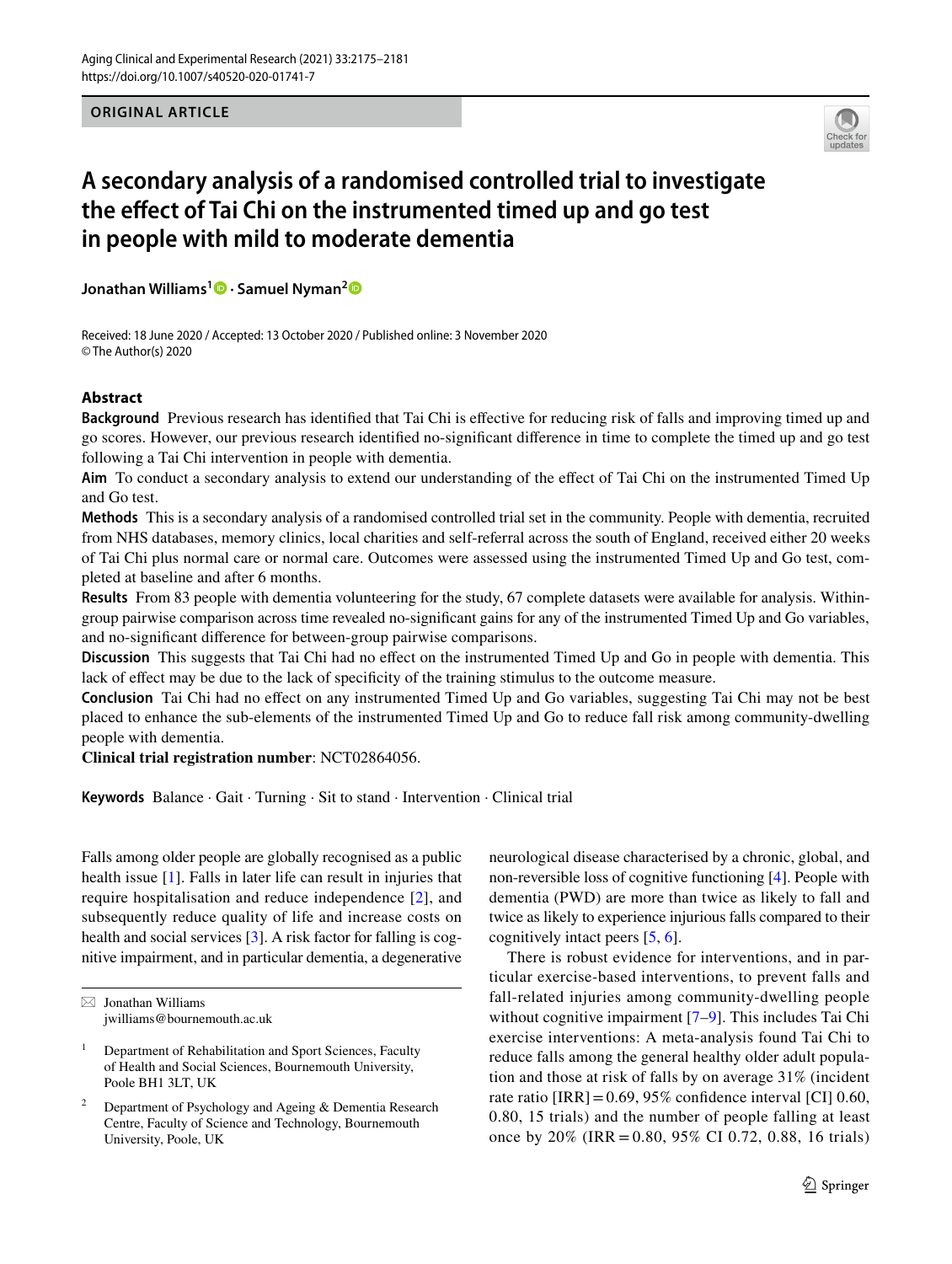[\[12\]](#page-5-8). Furthermore, a meta-regression of 108 exercise trials with community-dwelling older people found that Tai Chi was one of three exercise programmes that are efective in reducing falls [[13](#page-5-9)]. However, to date, only three exercise trials have been conducted with community dwelling PWD [[10,](#page-5-10) [11,](#page-5-11) [14](#page-5-12)]. We recently conducted a randomised trial to test the efect of Tai Chi exercise on improving postural balance among PWD [\[15\]](#page-5-13). It was also a feasibility study for a subsequent defnitive trial to test the efect of Tai Chi on preventing falls among PWD. Tai Chi is an ancient form of Chinese mind–body exercise, where participants carry out smooth and continuous body movements along with deep breathing and mental concentration  $[16]$  $[16]$ , equivalent to moderate-intensity exercise and quiet meditation [[17\]](#page-5-15). This form of exercise is particularly suited for PWD with its use of slow and repetitive movements [\[18\]](#page-5-16).

The results of our recent trial suggested that PWD in the Tai Chi group, relative to a usual care control group, at 6-month follow-up had signifcantly greater scores for quality of life, and a strong trend for a reduction in falls [\[19\]](#page-5-17). However, these results were despite fnding no diference between the Tai Chi and control group on measures of balance including the timed up and go test (primary outcome) [[19](#page-5-17)]. The timed up and go (TUG) test requires participants to stand, walk 3 m, turn, walk back, and return to a seated position [\[20](#page-5-18)]. Such a test is well documented to predict fallers from non-fallers [\[21–](#page-5-19)[23](#page-5-20)] as well as predict development of future dementia in a sample of over 49000 [[24](#page-5-21)]. Despite this predictive ability, the overall measure of time to complete masks the individual subcomponents that, if isolated, could be analysed to identify early physical impairments  $[21]$ . Therefore, the instrumented timed up and go test (iTUG) has been proposed [[22\]](#page-5-22) and has been found to be a reliable and valid measure of physical performance [[22](#page-5-22)[–24\]](#page-5-21). Furthermore, the iTUG has demonstrated greater discriminatory ability than total time to complete TUG in those with mild cognitive impairment [[21,](#page-5-19) [26](#page-6-0), [27](#page-6-1)]. Such approaches were also able to provide specifc insights into performance diferences of those with a diagnosis of dementia compared to those without [[28](#page-6-2)].

In light of the potential for the iTUG to reveal undetected physical improvements among PWD from practising Tai Chi, we conducted an ad hoc secondary analysis of the trial data. We hypothesised that PWD in the Tai Chi group would have superior scores on the iTUG at follow-up relative to the control group, and that these scores would be correlated with the observed trend for a reduction in falls in the Tai Chi group during the 6-month follow-up period relative to the control group.

#### **Methods**

This study utilises data obtained as part of the TACIT trial (NTC02864056), a randomised controlled trial to investigate the impact of Tai Chi on balance in PWD and their informal carers. Ethical approval was granted by the West of Scotland Research Ethics Committee 4 (reference: 16/WS/0139 and the Health Research Authority (IRAS project ID: 209193). A detailed breakdown of the TACIT protocol has been previously published [[15](#page-5-13)].

### **Participants**

PWD and their informal carers were recruited from NHS databases, local charities, memory clinics and through self-referral from around the South of England. To meet inclusion, PWD were aged 18 or over with a formal diagnosis of dementia (indicated by their NHS medical records), living at home and were able and willing to complete weekly standing Tai Chi without physical assistance. Exclusion criteria included being in receipt of palliative care, living in a care home, severe dementia (defned as 9 or less on the Mini-Addenbrooke's Cognitive Evaluation) [[29\]](#page-6-3), a Lewy body dementia or dementia with Parkinson's disease, severe sensory impairment, currently under the care of or have been referred to a falls clinic, or lacked mental capacity to provide informed consent. In addition, PWD were excluded if they were currently completing or had recently completed Tai Chi or similar.

#### **Randomisation**

PWD were randomised using a centralised web-based randomisation system maintained by the UKCRC-registered Peninsula Clinical Trials Unit to either receive usual care plus Tai Chi or usual care (control group) in a 1:1 ratio. Minimisation was used within each site by treatment condition and 12-month fall history at baseline. All individuals involved with data collection were blinded to group allocation.

The sample size was based on that used for the Tacit trial  $[15]$  $[15]$ . The study was powered at 90% to achieve a diference of 4 s in total time to complete TUG, with a standard deviation of 0.38, a correlation of 0.7 and a twosided 5% signifcance level. This yielded a target recruitment of 120. While the recruited sample was below target at 83 PWD and carers, smaller standard deviations than estimated were observed for the TUG and the estimated smallest detectable change of a value of 4 was outside the 95% confidence interval  $(-2,17, 3.81)$  between the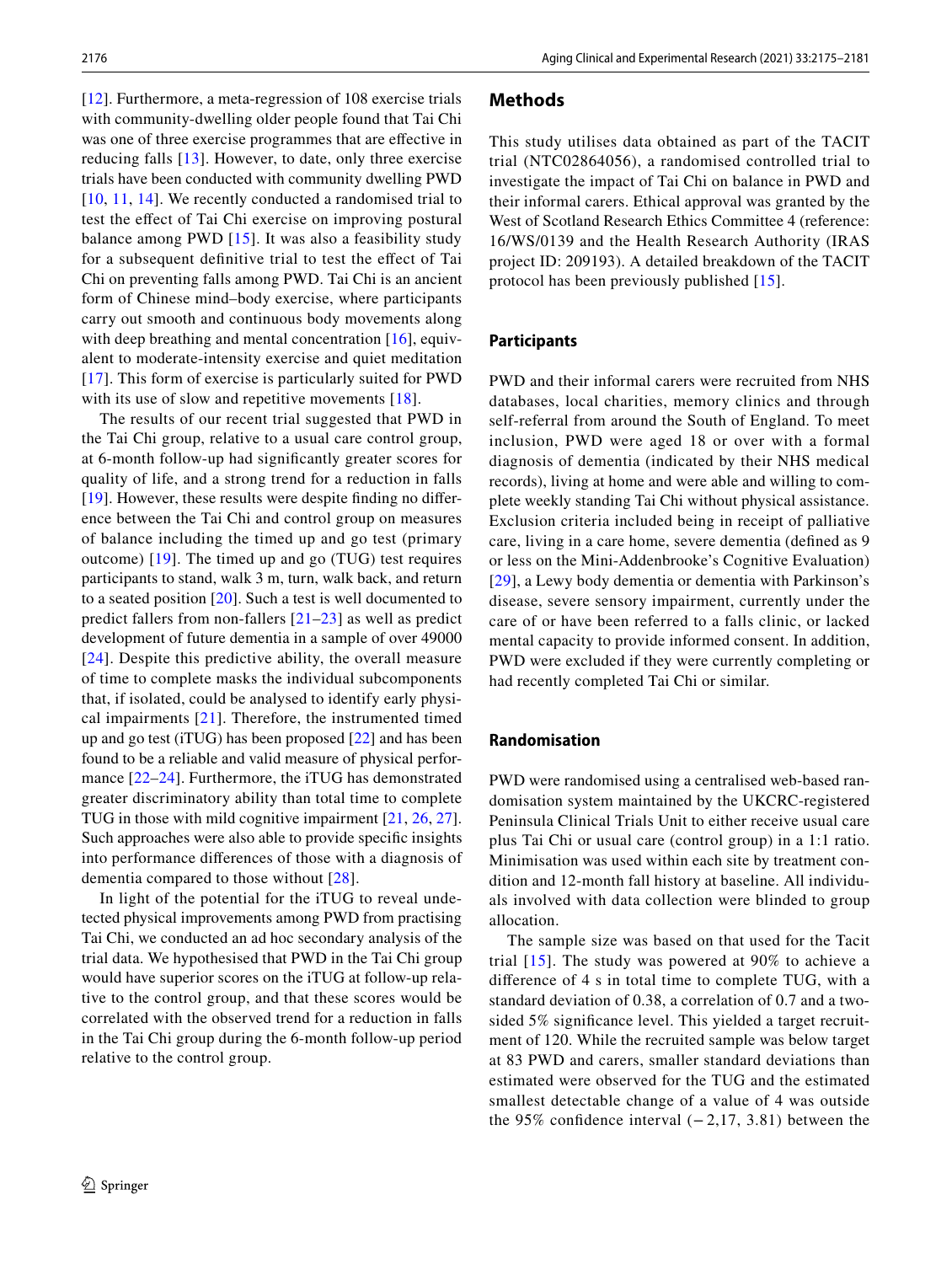trial arms, suggesting that the testing on the TUG was adequately powered.

## **Intervention**

Usual care could include medications and support services, social groups, peer support but with an absence of exercise prescription. The intervention group continued usual care but added Tai Chi comprising of 3 elements: (1) Tai Chi classes, (2) home-based Tai Chi practice completed with carer and (3) behaviour change techniques (including action planning, coping planning, self-monitoring, feedback and social support) [[15](#page-5-13)]. Classes were weekly and comprised of 45-min instructor-led Tai Chi followed by 45-min informal discussion over 20 weeks. Classes were held in a variety of suitable venues such as church halls. Home-based Tai Chi was based on repetition of the taught material with an aim to accrue 50-h practice. Tai Chi instructors were all experienced Tai Chi trainers and had qualifcations to senior instructor level.

## **Instrumentation**

A miniature balance sensor device, housing an integration of triaxial accelerometer and triaxial gyroscope (THETAmetrix, Portsmouth, UK) sampling at 30 Hz was attached to the low back, reinforced with elasticated strap. The device provides data pertaining to linear accelerations and rotational velocities which was exported to MatLab where a bespoke algorithm determines the features of importance from the TUG. Details regarding the algorithm have been reported previously [[30](#page-6-4)] and excellent reliability of the device has been determined [\[31](#page-6-5)]. Outcomes (listed in Table [2\)](#page-3-0) relating to the sit-to-stand phase, the two walking phases and two turning phases are retrieved through the bespoke algorithm previously described [[30](#page-6-4)].

All iTUG data were collected within the individual's home and the iTUG comprised of a standard defnition of stand from sitting, walk three metres, turn, walk back and sit down. One iTUG only was completed. No guidance was provided for direction of turn and the distance was marked with tape on the floor. A pragmatic approach to chair selection was used but every effort was made to complete the follow-up using the same chair. All iTUG data were collected without knowledge of group allocation. In addition to baseline iTUG performance, iTUG was repeated after 6 months post-baseline. In addition, to determine baseline function, a Berg balance scale was completed by the same individual [\[32\]](#page-6-6).

#### **Statistics**

All iTUG variables were not normally distributed; therefore, non-parametric statistics were used to explore diferences. Between-group pairwise comparisons were made using Mann–Whitney U tests at baseline and at follow-up. In addition, pairwise comparisons were made using Wilcoxon tests, within group, across the two time points (baseline and follow-up) for both the control and intervention groups. A Bonferroni correction was applied to minimise the chance of type 2 error and thus, an alpha of 0.004 was used to determine statistical signifcance.

## **Results**

Over the period of between 06/04/2017 and 17/07/2018, 359 individuals were approached with 85 agreeing to participate. Two individuals were erroneously diagnosed with dementia and were removed, from which data for 67 PWD were available at baseline and 6-month follow-up. 13 individuals were lost to follow-up and 3 individuals were removed due to data collection error (1 from intervention group and 2 from usual care group). This resulted in 33 for the intervention group and 34 for the control group, see Fig. [1](#page-3-1) or [[19](#page-5-17)]. No serious adverse events relating to participation were noted. There were no diferences at baseline between the groups, including cognitive function (Table [1](#page-3-2)).

Baseline scores and score at six-month follow-up for iTUG for the 2 groups can be found in Table [2.](#page-3-0) Betweengroup pairwise comparisons demonstrated no signifcant differences between the intervention group and control group at both baseline and at follow-up for any iTUG variable. Within-group pairwise comparisons demonstrated that in the intervention group, there was a signifcant reduction in turning velocity for the second turn  $(p=0.002)$  at followup, compared to baseline. No other signifcant diferences were evident at follow-up in the intervention group. In the control group, there was a signifcant reduction in the turning velocity of the first turn ( $p = 0.003$ ). No other significant diference was determined in the control group at follow-up.

## **Discussion**

The aim of this study was to explore the effects of Tai Chi on iTUG in people with dementia. Previously, it was identifed that there was no signifcant diference in total time to complete the TUG [[19\]](#page-5-17) and this study adds to the understanding by demonstrating that this lack of efect is evident across all sub phases of the iTUG. This provides new comprehension, as each sub phase of the iTUG constitutes subtle or large diferences in their underlying physiological constructs (i.e.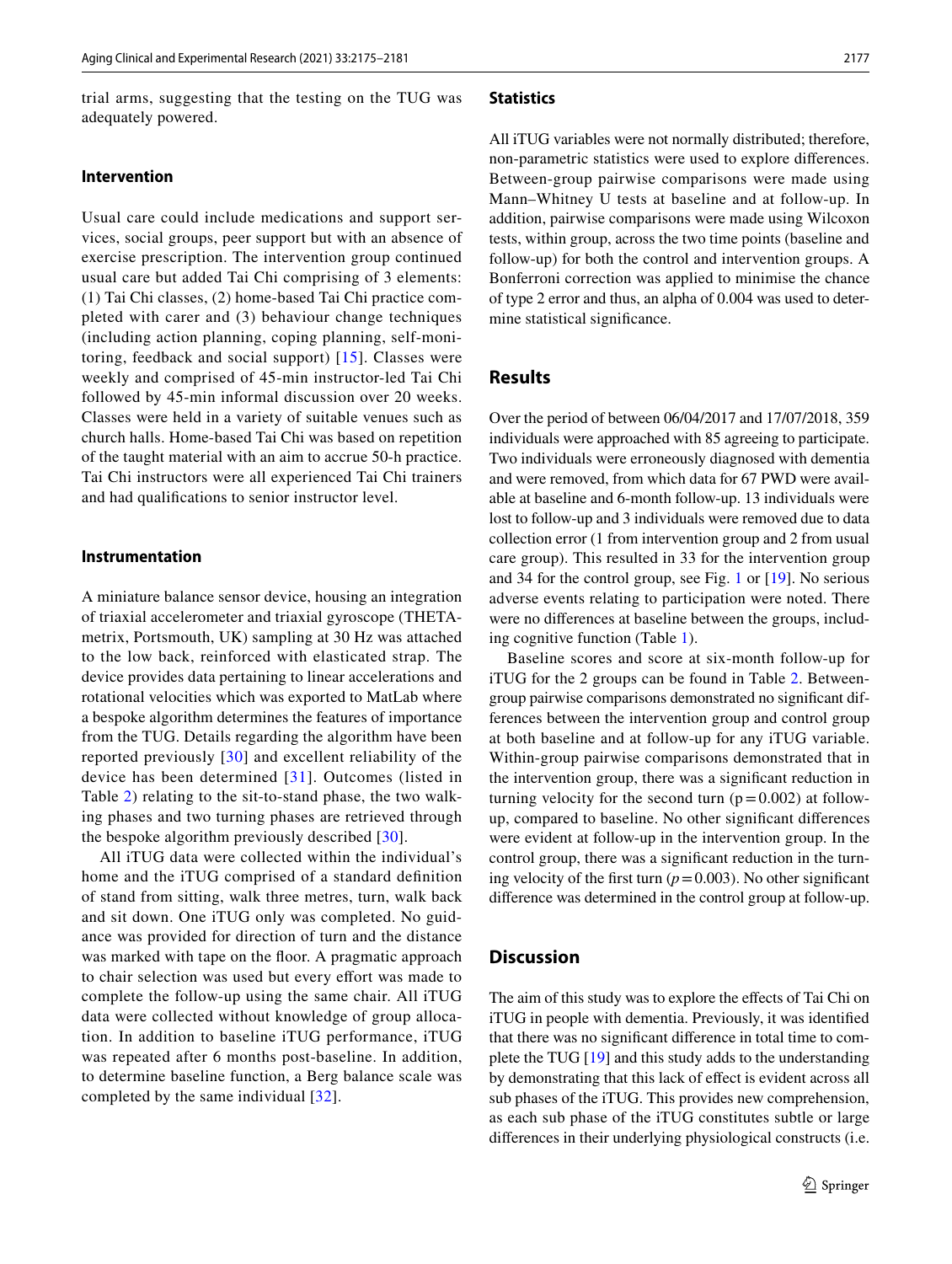<span id="page-3-1"></span>

<span id="page-3-2"></span>**Table 1** Baseline characteristics between groups

|                    | <b>Intervention Group</b> | Control Group |  |
|--------------------|---------------------------|---------------|--|
| Female $n$ $(\%)$  | 14 (42%)                  | 13 (38%)      |  |
| Mean age (sd)      | 78.6 (8.4)                | 78.3(8.0)     |  |
| $M-ACE$ (sd)       | 16.5(5.2)                 | 15.6(4.5)     |  |
| Berg Balance Scale | 44.6(5.9)                 | 44.3(7.5)     |  |

quadriceps power for sit to stand, coordination for turning, etc.); however, despite this, none appeared to be modifed by Tai Chi, suggesting a universal lack of treatment efect on iTUG.

These results are in confict with other studies that have demonstrated signifcant enhancement in the total time to complete TUG following Tai Chi in older adults and individuals with Parkinsons Disease [\[33](#page-6-7), [34](#page-6-8)].

*M-ACE* mini-Addenbrooke's cognitive evaluation

<span id="page-3-0"></span>**Table 2** Instrumented Timed Up and Go variables at baseline and 6 months for the intervention and control groups

|                           | <b>Intervention Group</b>       |                           | Control Group                   |                           | Mean difference 95% CI        |
|---------------------------|---------------------------------|---------------------------|---------------------------------|---------------------------|-------------------------------|
|                           | <b>Baseline</b><br>Median (IQR) | Follow-up<br>Median (IQR) | <b>Baseline</b><br>Median (IQR) | Follow-up<br>Median (IQR) |                               |
| Standing Acc $(ms^{-2})$  | $-1.56(0.91)$                   | $-1.38(0.58)$             | $-1.54(0.58)$                   | $-1.50(0.73)$             | $0.01 (-0.20, 0.22)$          |
| $S2S$ duration $(s)$      | 2.16(0.63)                      | 2.10(1.17)                | 2.03(1.04)                      | 1.94(0.67)                | $-0.33(-1.08, 0.41)$          |
| Walk 1 duration (s)       | 4.44(2.25)                      | 4.32(3.08)                | 4.05(2.25)                      | 4.10(2.10)                | $0.77(-0.40, 1.94)$           |
| Walk 2 duration (s)       | 3.81(2.03)                      | 3.49(2.63)                | 3.51(2.74)                      | 3.71(3.11)                | $0.28(-0.77, 1.32)$           |
| Turn 1 duration (s)       | 2.54(0.79)                      | 2.95(0.73)                | 2.70(0.69)                      | 3.08(0.67)                | $0.22(-0.55, 0.98)$           |
| Turn 1 Vel $(^{0}/s)$     | 1.71(0.62)                      | 1.79(0.40)                | 1.93(0.81)                      | $1.70(0.57)$ *            | $-0.04 (-0.21, 0.12)$         |
| Turn 2 Vel $(^{\circ}/s)$ | 1.80(0.90)                      | $1.67(0.82)$ *            | 1.95(0.91)                      | 1.61(1.23)                | $-0.30(-0.49,-0.10)$          |
| AC Step walk 1            | 0.63(0.52)                      | 0.59(0.41)                | 0.63(0.40)                      | 0.59(0.37)                | $-0.38(-0.86, 0.11)$          |
| AC Stride walk 1          | 0.74(0.54)                      | 0.62(0.54)                | 0.62(0.43)                      | 0.53(0.42)                | $-0.42(-0.88, 0.05)$          |
| Step/Stride Ratio 1       | 1.02(0.17)                      | 0.96(0.34)                | 1.05(0.50)                      | 0.99(0.40)                | $0.09(-0.22, 0.40)$           |
| AC Step walk 2            | 0.79(0.42)                      | 0.54(0.47)                | 0.52(0.46)                      | 0.65(0.49)                | $-0.18(-0.37, 0.01)$          |
| AC Stride walk 2          | 0.79(0.18)                      | 0.69(0.34)                | 0.68(0.43)                      | 0.66(0.34)                | $-0.20$ ( $-0.40$ , $-0.00$ ) |
| Step/Stride Ratio 2       | 0.98(0.30)                      | 0.81(0.37)                | 0.87(0.42)                      | 0.90(0.49)                | $-0.15(-0.32, 0.03)$          |

\**p*<0.004. IQR; interquartile range, *Acc* Acceleration, *S2S* sit to stand, *Vel* Velocity, *AC* Autocorrelation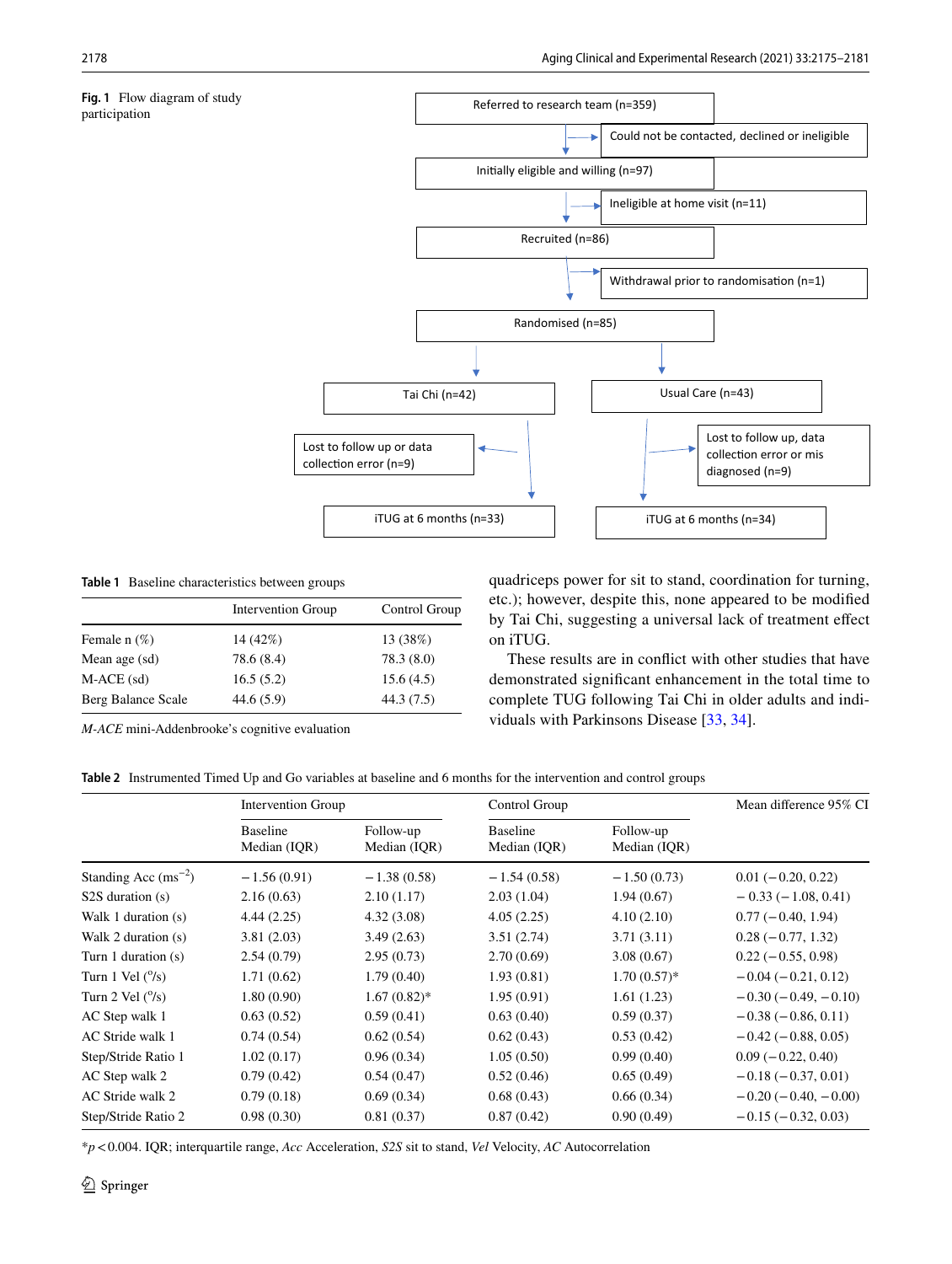The lack of effect may be explained by insufficient treatment dose. If the Tai Chi intervention lacked the magnitude and intensity to yield any physiological change, then this could possibly explain the lack of change demonstrated in the iTUG. Fidelity of the intervention has been reported previously [\[19](#page-5-17)], and all participants were able to understand and follow the Tai Chi instructions. The mean supervised Tai Chi practice time was 8.4 h, which is less than half of that ofered by Zou et al. [\[35](#page-6-9)], who demonstrated signifcant reductions in total time to complete iTUG. However, the magnitude of change was less than 1 s on a baseline of 10.1 s, suggesting a minimal change on the background of minimal impairment, both of which are diferent to the current study. However, Hosseini et al. [\[36\]](#page-6-10) delivered a similar amount of supervised Tai Chi to the current study which resulted in a 6.7 s improvement in total time to complete iTUG using a sample with a baseline score similar to the current study. It is not clear if the intensity was diferent and, thus, the Tai Chi more efective or whether the presence of cognitive impairment in our sample of PWD could explain the diference in the studies. The current study also included an additional mean of 16.5 h of Tai Chi home practice resulting in 23.6 h of Tai Chi practice. The study sets out to achieve 50 h; therefore, adherence remains a challenge. Despite this, it is acknowledged that the concept of 'dose' is poorly understood and there is a lack of understanding of the specifc dose of Tai Chi necessary within this population to yield a change. Further research is required to establish a dose–response relationship for Tai Chi in people with dementia.

Another possible explanation for the lack efect may lie with the lack of improvement in Tai Chi. It is highly probable that through repetitive practice, PWD will develop an enhanced capacity for actually completing the Tai Chi movements. This enhanced capacity through a combination of learning and physiological adaptation, i.e. they become better at the routines, and the muscles and movement patterns become stronger and easier. This would then ultimately carry over into enhanced function witnessed in the sub-phases of the iTUG. However, if, despite the repetitive practice, the PWD demonstrated no improvement in Tai Chi, this would suggest that this process of adaptation had not occurred, thus ofering an explanation for lack of efect. No measures of ability to complete Tai Chi were taken; therefore, this remains speculative.

It may be possible that the iTUG was not the optimal measure to detect change following Tai Chi. It is possible the iTUG lacked the sensitivity and specifcity to detect change following the intervention. Minimal detectable change values for the total time to complete iTUG have been established but this is not the case for the subphases of iTUG. Moreover changes in balance and physical functioning may have been enhanced through Tai Chi but were not captured through the measurement of iTUG.

The iTUG is comprised of sub-phases each of which has a diferent underlying construct. For example, to demonstrate high vertical acceleration during sit to stand requires lower limb power and to turn rapidly requires, among other things, rapid asymmetrical coordination. It is possible that, through Tai Chi, with its mindful, slow, moving meditation, this training stimulus may not be best placed to enhance higher-order temporal kinematics such as velocity and acceleration. This so-called specifcity principle of training is well understood and may offer an explanation as to why velocities and acceleration where unchanged [[37](#page-6-11)]. Indeed, in studies investigating the effects of exercise prescribed to closely match the demands of the task, signifcant change has been demonstrated, in this example for turning duration [[38\]](#page-6-12).

It is further possible that the lack of efect witnessed is a result of a lack of statistical power due to the smaller sample size recruited than planned. This resulted in a reduction of statistical power from the planned 90% to 69% [[19](#page-5-17)]. This poses the question, if the sample size was greater, would the study have been sufficiently powered to achieve statistical signifcance? It has often been recommended to calculate post hoc power or observed power; however, this does not provide insights beyond those observed with statistical tests [\[39](#page-6-13)] mainly because of the relationship between the *p* value and observed power [\[40](#page-6-14)]. This approach is, therefore, not recommended [[40\]](#page-6-14). In clinical studies such as this, it is more important to observe the magnitude of actual change (mean diference, Table [2](#page-3-0)). These values are small with some positive, some negative and all confdence intervals crossing zero suggesting no efect cannot be ruled out [[41\]](#page-6-15) and the clinical benefts of the intervention, on the iTUG, were minimal, if any. The numbers provided could be used to determine efect sizes for future studies.

This is the frst study to explore the efects of Tai Chi on iTUG in PWD and, thus, represents a novel contribution to the literature. It seems possible that generating the parameterisation of the timed up and go test is quick, simple and possible within an individual home environment.

## **Study limitations**

A number of limitations should be acknowledged. First, a pragmatic approach to chair selection was adopted as all data were collected in the individual's home. Every attempt was made to ensure the same chair was used for follow-up but it is possible that chairs difered between individuals. This is true also for the environment in which the iTUG was completed. Again, intra-individual variability was minimised but between-individual diferences were possible. Second, it is acknowledged that there was not 100% compliance with Tai Chi, especially the home practice element.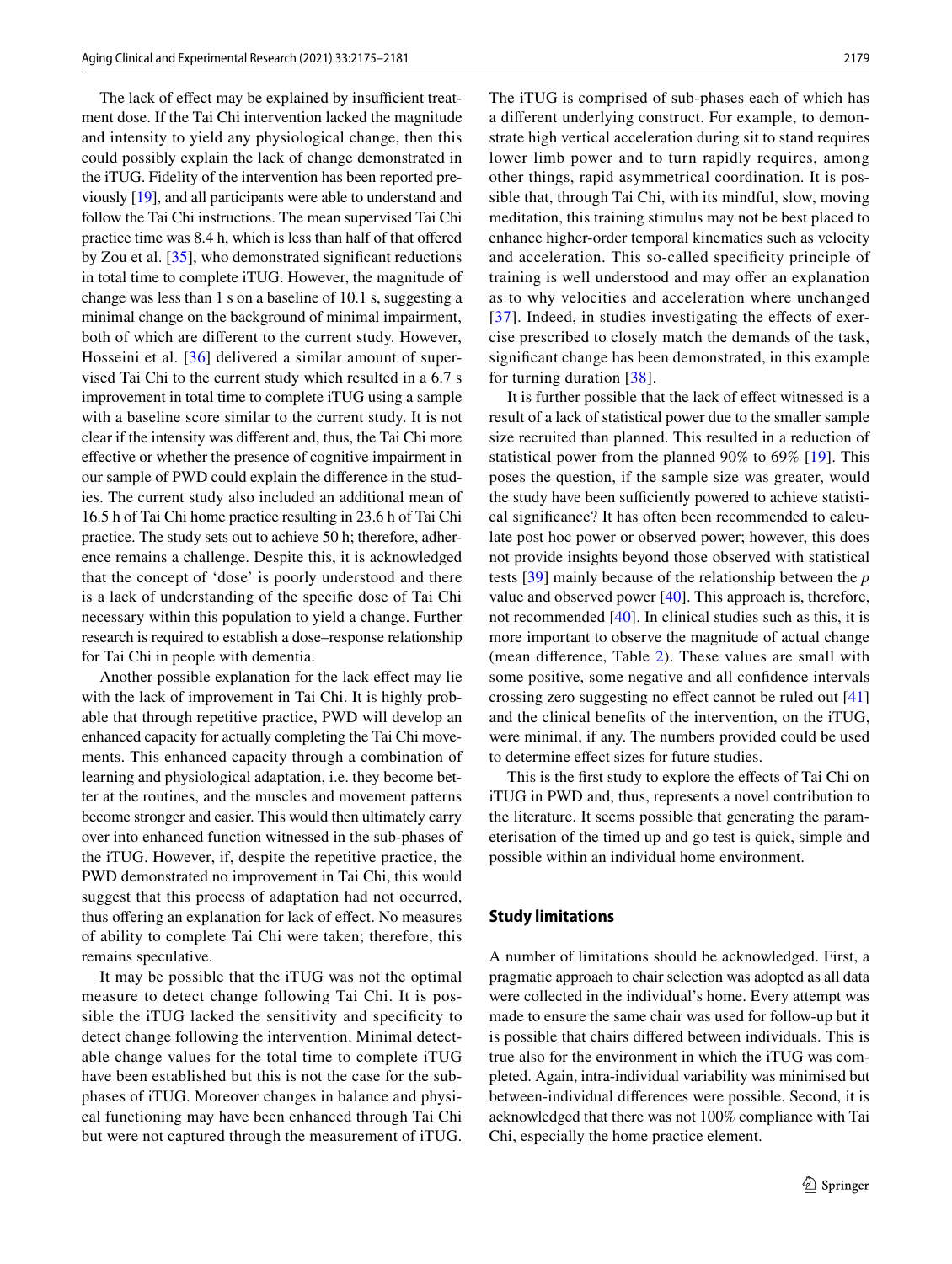# **Conclusions**

This study identifed that there were no diferences in performance between the control group and the Tai Chi group in their ability to complete the iTUG, regardless of sub-phase. This suggests that such an intervention had no impact on physical performance of iTUG, therefore if improvements to iTUG are a clinical aim then modifcations to the treatment ofered in this study are required.

**Funding** This work was supported by a National Institute for Health Research (NIHR) Career Development Fellowship Award to SRN (chief investigator). This paper presents independent research funded by the NIHR's Career Development Fellowship Programme (grant number CDF-2015-08-030). The views expressed are those of the authors and not necessarily those of the NHS, the NIHR or the Department of Health and Social Care.

**Availability of data and material** Data can be made available on reasonable request.

## **Compliance with ethical standards**

**Conflict of interest** Dr Jonathan Williams has consulted with THETAmetrix the company from which the sensor was purchased.

**Ethical approval** Ethical approval was Granted by the West of Scotland Research Ethics Committee 4 (reference: 16/WS/0139 and the Health Research Authority (IRAS project ID: 209193).

**Open Access** This article is licensed under a Creative Commons Attribution 4.0 International License, which permits use, sharing, adaptation, distribution and reproduction in any medium or format, as long as you give appropriate credit to the original author(s) and the source, provide a link to the Creative Commons licence, and indicate if changes were made. The images or other third party material in this article are included in the article's Creative Commons licence, unless indicated otherwise in a credit line to the material. If material is not included in the article's Creative Commons licence and your intended use is not permitted by statutory regulation or exceeds the permitted use, you will need to obtain permission directly from the copyright holder. To view a copy of this licence, visit <http://creativecommons.org/licenses/by/4.0/>.

# **References**

- <span id="page-5-0"></span>1. World Health Organization (2007) WHO global report on falls prevention in older age. World Health Organization, Geneva
- <span id="page-5-1"></span>2. Rubenstein LZ (2006) Falls in older people: epidemiology, risk factors, and strategies for prevention. Age Ageing 35(2):37–41
- <span id="page-5-2"></span>3. Peel NM (2011) Epidemiology of falls in older age. Can J Aging 30:7–19
- <span id="page-5-3"></span>4. Butler R, Radhakrishnan R (2012) Dementia. BMJ Clin Evid 1001
- <span id="page-5-4"></span>5. Taylor M, Delbaere K, Close J, Lord S (2012) Managing falls in older people with cognitive impairment. Age Health 8:573–588
- <span id="page-5-5"></span>6. Winter H, Watt K, Peel NM (2013) Falls prevention interventions for community-dwelling older persons with cognitive impairment: a systematic review. Int Psychogeriatr 25:215–227
- <span id="page-5-6"></span>7. El-Khoury F, Cassou B, Charles MA et al (2013) The efect of fall prevention exercise programmes on fall induced injuries in community dwelling older adults: systematic review and meta-analysis of randomised controlled trials. BMJ 347:f6234
- 8. Sherrington C, Michaleff ZA, Fairhall N et al (2017) Exercise to prevent falls in older adults: an updated systematic review and meta-analysis. Br J Sports Med 57:1750–1758
- <span id="page-5-7"></span>9. Gillespie LD, Robertson MC, Gillespie WJ et al (2012) Interventions for preventing falls in older people living in the community. Cochrane Database Syst Rev 9:007146
- <span id="page-5-10"></span>10. Pitkälä KH, Poysti MM, Laakkonen ML et al (2013) Efects of the Finnish Alzheimer Disease Exercise Trial (FINALEX): a randomized controlled trial. JAMA Intern Med 173:894–901
- <span id="page-5-11"></span>11. Suttanon P, Hill KD, Said CM et al (2013) Feasibility, safety and preliminary evidence of the efectiveness of a home-based exercise programme for older people with Alzheimer's disease: a pilot randomized controlled trial. Clin Rehabil 27:427–438
- <span id="page-5-8"></span>12. Huang Z, Feng Y, Li Y et al (2017) Systematic review and metaanalysis: Tai Chi for preventing falls in older adults. BMJ Open 7:e013661
- <span id="page-5-9"></span>13. Ng C, Fairhall N, Wallbank G et al (2019) Exercise for falls prevention in community-dwelling older adults: trial and participant characteristics, interventions and bias in clinical trials from a systematic review. BMJ Open Sport Exerc Med 5:e000663
- <span id="page-5-12"></span>14. Wesson J, Clemson L, Brodaty H et al (2013) A feasibility study and pilot randomised trial of a tailored prevention program to reduce falls in older people with mild dementia. BMC Geriatr 13:89
- <span id="page-5-13"></span>15. Nyman S, Hayward C, Ingram W et al (2018) A randomised controlled trial comparing the efectiveness of Tai Chi alongside usual care with usual care alone on the postural balance of communitydwelling people with dementia: protocol for The TACIT Trial (TAi ChI for people with demenTia). BMC Geriatr 18:263
- <span id="page-5-14"></span>16. Lee LY, Lee DT, Woo J (2010) The psychosocial efect of Tai Chi on nursing home residents. J Clin Nurs 19:927–938
- <span id="page-5-15"></span>17. Li JX, Hong Y, Chan KM (2001) Tai chi: physiological characteristics and benefcial efects on health. Brit J Sports Med 35:148–156
- <span id="page-5-16"></span>18. Tadros G, Ormerd S, Dobson-Smyth P et al (2013) The management of behavioural and psychological symptoms of dementia in residential homes: does Tai Chi have any role for people with dementia? Dementia 12:268–279
- <span id="page-5-17"></span>19. Nyman SR, Ingram W, Sanders J et al (2019) Randomised controlled trial of the efect of Tai Chi on postural balance of people with dementia. Clin Interv Aging 14:2017–2029
- <span id="page-5-18"></span>20. Podsiadlo D, Richardson S (1991) The timed up and go—a test of basic functional mobility for frail elderly persons. J Am Geriatr Soc 39:142–148
- <span id="page-5-19"></span>21. Mirelman A, Weiss A, Buchman AS et al (2014) Association between performance on timed up and go subtasks and mild cognitive impairment: Further insights into the links between cognitive and motor function. J Am Geriatr Soc 62:673–678
- <span id="page-5-22"></span>22. Salarian A, Horak FB, Zampieri C et al (2010) iTUG, a sensitive and reliable measure of mobility. IEEE Trans Neural Syst Rehabil Eng 18:303–310
- <span id="page-5-20"></span>23. Mellone S, Tacconi C, Chiari L (2012) Validity of a smartphone based instrumented timed up and go. Gait Posture 36:163–165
- <span id="page-5-21"></span>24. Lee JE, Shin DW, Jeong S-M et al (2018) Association between timed up and go test and future dementia onset. J Gerontol A Biol Sci Med Sci 73:1238–1243
- 25. Van Lummel RC, Walgaard S, Hobert MA et al (2016) Intra-rater, inter-rater and test retest reliability of an instrumented timed up and go (iTUG) test in patients with Parkinson's Disease. PLoS ONE 11:e0151881